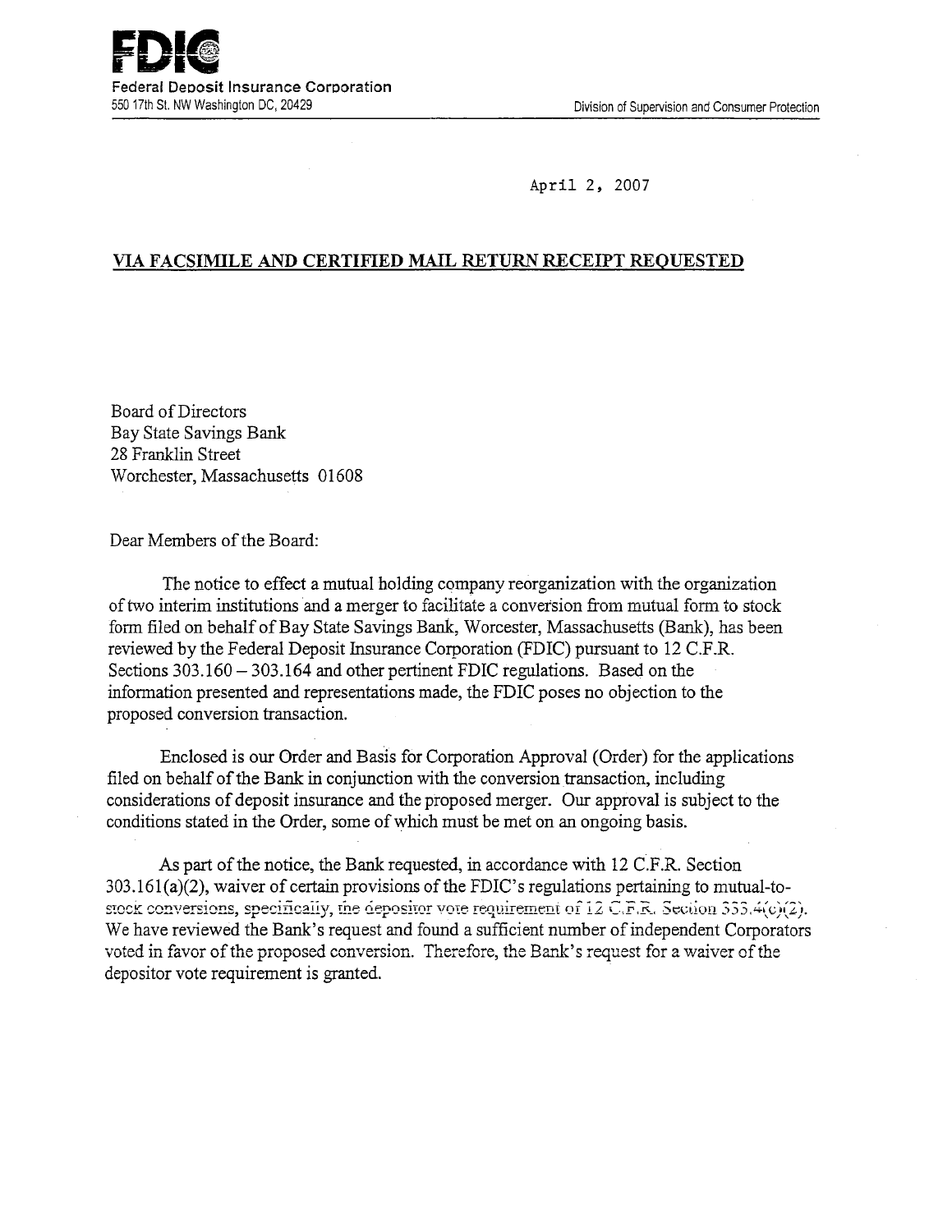Please advise the Boston Area Office in writing when the proposed transaction has been consummated. If an extension of the time limit included in the Order is required, a letter requesting a specific extension of the limitation, including reasons therefore, should be submitted to the Boston Area Office.

Sincerely,

# **/S/**

Christopher J. Spoth Senior Deputy Director

Enclosures

cc: Ms. Darah B. Manning Nutter McClennen & Fish LLP World Trade Center West *155* Seaport Boulevard Boston, Massachusetts 02210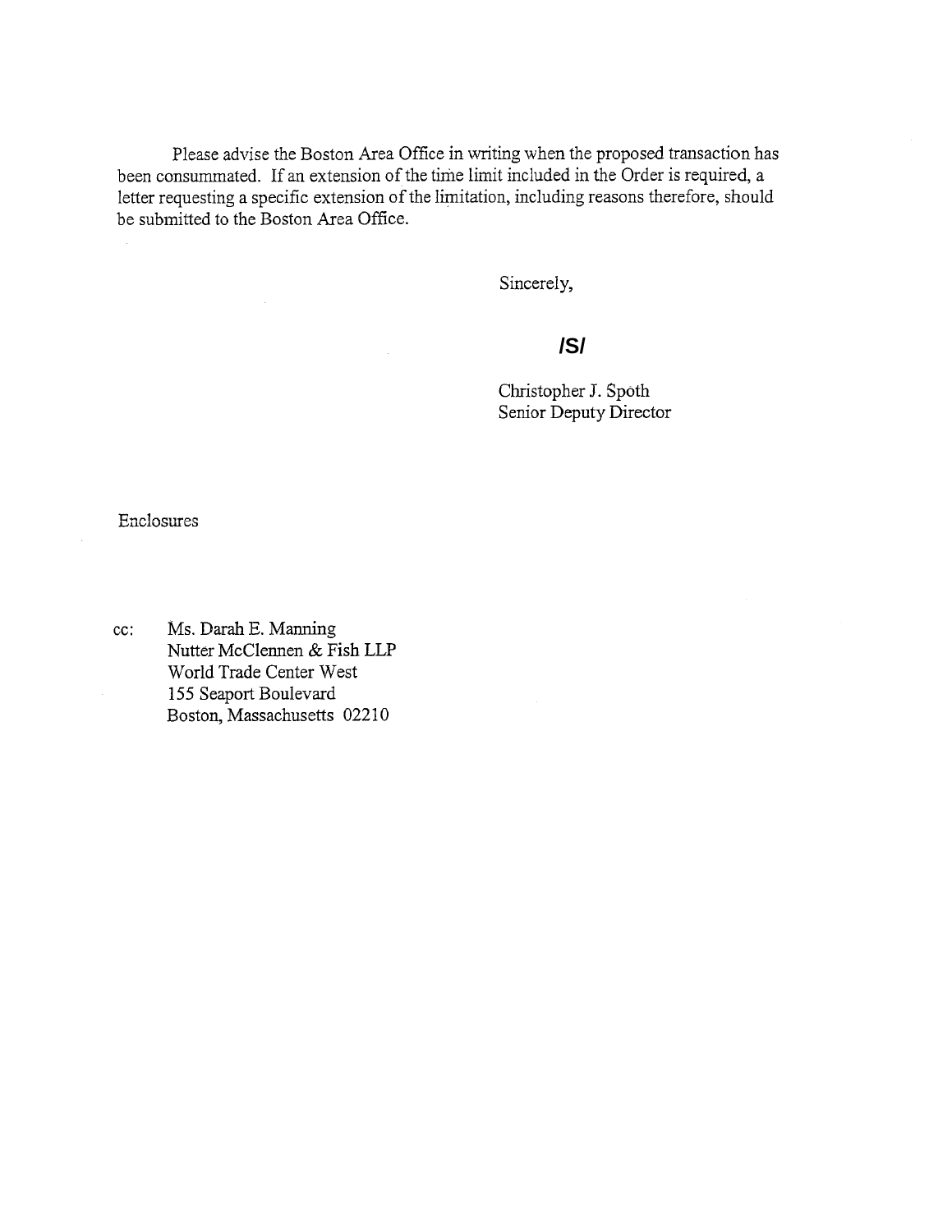### FEDERAL DEPOSIT INSURANCE CORPORATION

## Bay State Savings Bank Worcester, Worcester County, Massachusetts

#### Applications for Federal Deposit Insurance and Consent to Merge

### ORDER AND BASIS FOR CORPORATION APPROVAL

Pursuant to Section *5* and Section 18(c) and other provisions of the Federal Deposit Insurance Act (FDI Act), applications have been filed on behalf of Bay State Savings Bank, Worcester, Massachusetts, (Mutual Institution), currently a state-chartered mutually-owned Deposit Insurance Fund member with total resources of \$291,647,000, and total deposits of \$219,705,000 as of December 31, 2006, for the FDIC's consent to merge with Bay State Interim Stock Bank (Stock Bank), Worcester, Massachusetts, a proposed new, interim, state-chartered stock bank. Also, applications for federal deposit insurance have been filed for an interim state-chartered mutual savings bank and a statechartered stock savings bank.

The transaction is to effect the Mutual Institution's plan of reorganization which, solely to facilitate such undertaking, provides for:

- The Mutual Institution will organize an interim Massachusetts-chartered mutual savings bank, to be known as Interim Mutual Bank (Interim Mutual Bank);
- The Interim Mutual Bank will amend and restate its charter as the charter of a mutual holding company to be known as 1895 MHC (MHC); and simultaneously establish a wholly-owned Massachusetts-chartered interim stock bank subsidiary, to be known as Stock Bank;
- The MHC will simultaneously establish a new, wholly-owned Massachusetts chartered subsidiary holding company in the stock form of organization, to be known as 1895 Corp (Stock Holding Company);
- Immediately thereafter Mutual Institution will merge with and into the Stock Bank, under the name of "Bay State Savings Bank," but with the charter of Stock Bank surviving (Resultant Bank): and
- The MHC to simultaneously contribute 100% of the shares of stock of the Resultant Bank to the Stock Holding Company, resulting in the Stock Holding Company owning 100% of the outstanding stock of the Resultant Bank.

At the conclusion of the reorganization, the deposits of the Mutual Institution will continue to be insured under the Deposit Insurance Fund. However, due to the structure of the transaction, specifically, the transfer of assets and deposit liabilities, federal deposit insurance for the interim state-charted mutual savings bank and a state-chartered stock savings bank is necessary.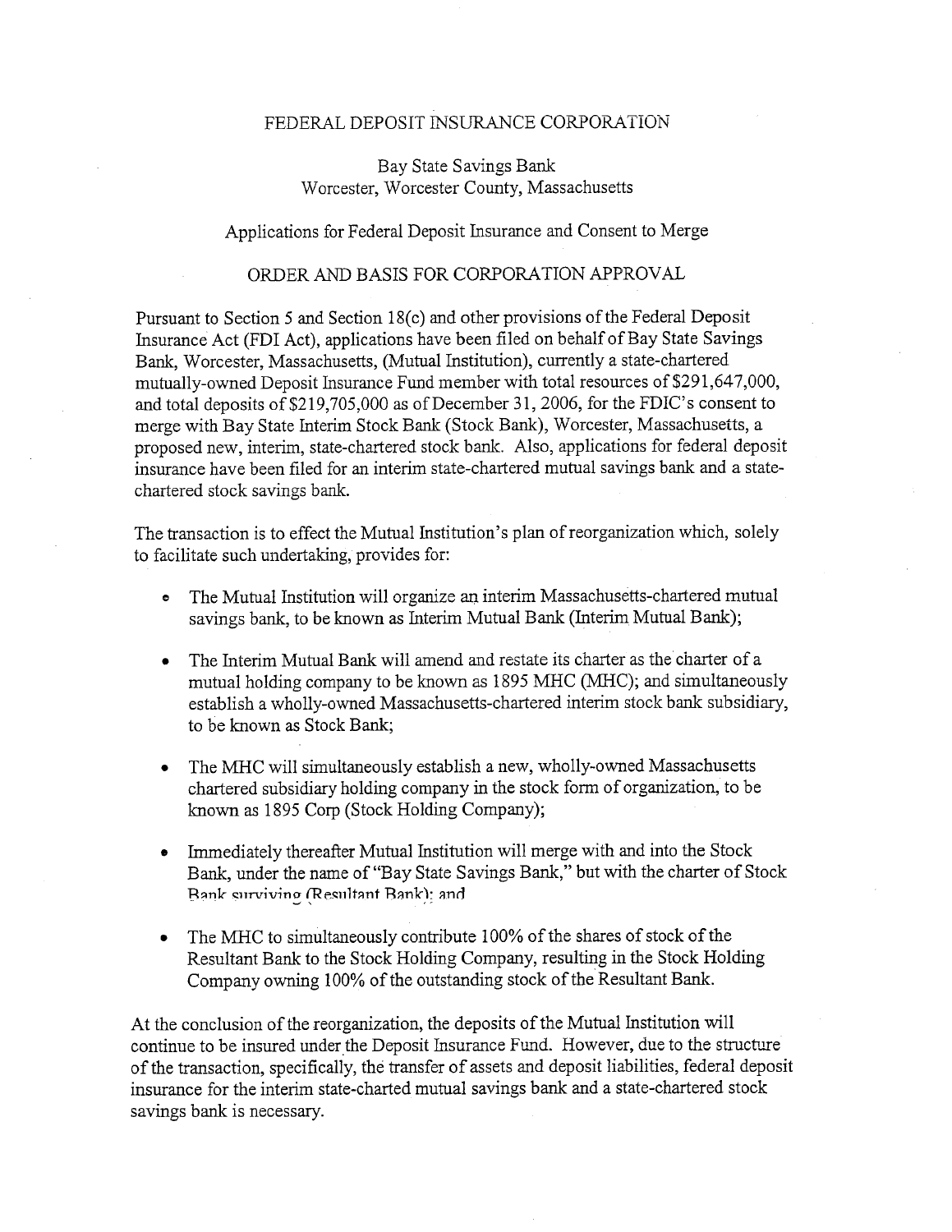Applications for the establishment of a Mutual Holding Company and a Stock Holding Company have been conditionally approved by the Board of Governors of the Federal Reserve System. In addition, the application for Mutual Institution to reorganize into a multi-tiered holding company structure has been conditionally approved by the Massachusetts Division of Banks. Following the consummation of the merger, the Resultant Bank will operate the same business, with the same management, at the same locations now being served by the Mutual Institution. The proposed transaction, per se, will not alter the competitive structure of banking in the market served by the Mutual Institution. The Resultant Bank's principal office will continue to be located at 28 Franklin Street, Worcester, Massachusetts.

Notice of the proposed transaction, in a form approved by the FDIC, has been published pursuant to the FDI Act. A review of available information, including the Community Reinvestment Act (CRA) Statement of the proponent, disclosed no inconsistencies with the purposes of the CRA. The resultant institution is expected to continue to meet the credit needs of its entire community, consistent with the safe and sound operation of the institution.

In connection with the merger application, the FDIC has taken into consideration the financial and managerial resources and prospects of the proponent banks and the Resultant Bank, the convenience and needs of the community to be served, and the competitive nature of the proposed transaction. The FDIC has also taken into consideration the effectiveness of the insured depository institutions involved in the proposed merger transaction in combating money-laundering activities.

Having found favorably on all statutory factors, it is the FDIC's judgment that the applications should be and is hereby approved, subject to the following conditions, some of which are continuing in nature:

- That unless prior notice is provided to and non-objection is received from the FDIC,  $1_{\cdot}$ no shares of the stock to Bay State Savings Bank shall be sold, transferred or otherwise disposed of, to any persons (including any Employee Stock Ownership Plan) other than 1895 MHC, and thereafter, 1895 Corp., as contributed by 1895 MHC.
- Ž. That prior to a sale, transfer or other disposition of any shares of 1895 Corp., by 1895 MHC to any person (including any Employee Stock Ownership Plan), or a conversion of *1895* MIHC to stock form, Bay State Savings Bank will provide written notice to the FDIC and provide the FDIC with copies of all documents filed with state and federal banking and/or securities regulators in connection with any such sale, transfer, disposition or conversion.
- 3. That should any shares of stock to Bay State Savings Bank or 1895 Corp., be issued to persons other than 1895 MHC and 1895 Corp., any dividend waived by 1895 MHC and 1895 Corp. must be retained by 1895 Corp., or Bay State Savings Bank